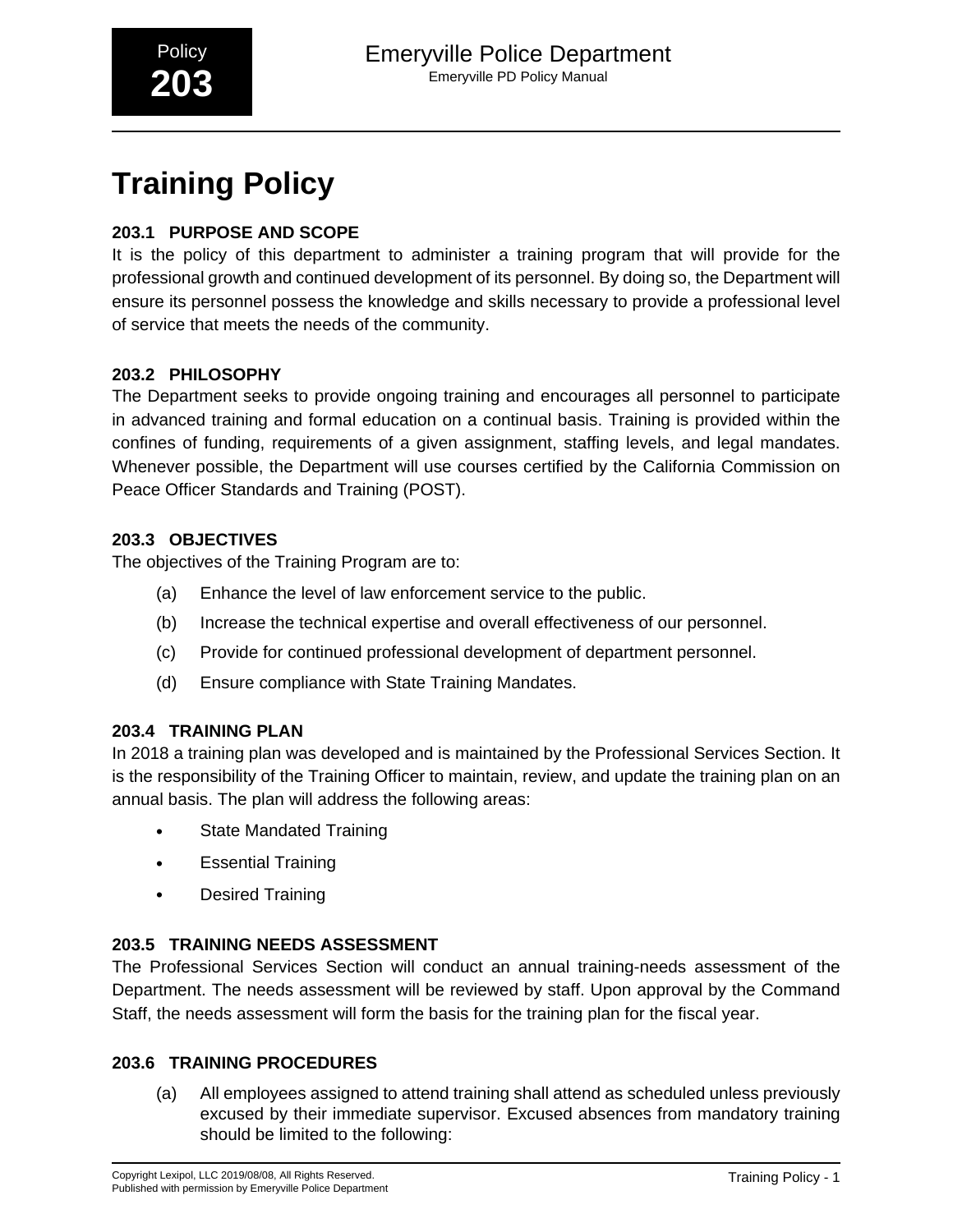Emeryville PD Policy Manual

- 1. Court appearances
- 2. Vacation
- 3. Sick/Injury leave
- 4. Physical limitations preventing the employee's participation.
- 5. Emergency situations
- (b) When an employee is unable to attend mandatory training, that employee shall:
	- 1. Notify his/her supervisor as soon as possible but no later than Twenty-four (24) hours prior to the start of training.
	- 2. Document his/her absence in a memorandum to his/her supervisor who shall forward to their Division Captain.
	- 3. Make arrangements through his/her supervisor and the training instructors to attend the required training on an alternate date.

## **203.7 DAILY TRAINING BULLETINS**

The Lexipol Daily Training Bulletins (DTBs) is a web-accessed system that provides training on the Emeryville Police Department Policy Manual and other important topics. Generally, one training bulletin is available for each day of the month. However, the number of DTBs may be adjusted by the Professional Services officer upon the approval of a Division Captain or his/her designee.

Personnel assigned to participate in DTBs should only use the password and login name assigned to them by the Professional Services officer. Personnel should not share their password with others and should frequently change their password to protect the security of the system. After each session, employees should log off the system to prevent unauthorized access. The content of the DTBs is copyrighted material and shall not be shared with others outside of the Department.

Calls for service permitting, employees shall complete each DTB at the beginning of their shift or as otherwise directed by their supervisor. Employees should not allow uncompleted DTBs to build up over time. Personnel may be required to complete DTBs missed during extended absences (e.g., vacation, medical leave) upon returning to duty. Although the DTB system can be accessed from any Internet active computer, employees shall only take DTBs as part of their on-duty assignment unless directed otherwise by a supervisor.

Supervisors will be responsible for monitoring the progress of personnel under their command to ensure compliance with this policy.

The Professional Services Section will prepare a report at the beginning of each month outlining the over all compliance with this policy by each employee during the previous month. Additionally the report will note any DTBs missed during the month and notify the employee's direct supervisor. The monthly report shall be forwarded to the Command Staff.

### **203.8 TRAINING DAY UNIFORM**